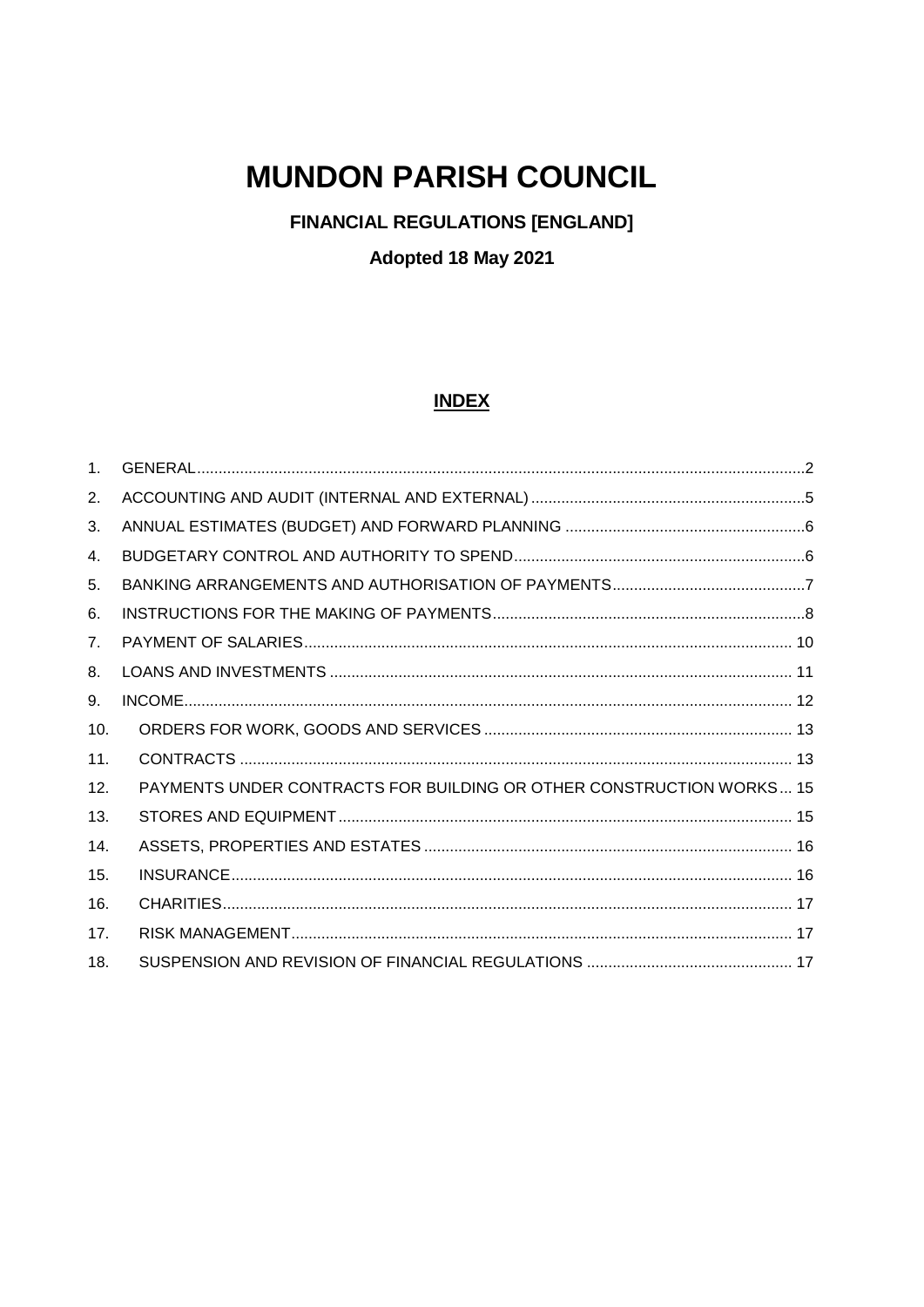**These Financial Regulations were adopted by the Council at its Meeting held on 18th May 2021.**

#### <span id="page-1-0"></span>**1. GENERAL**

- 1.1. These financial regulations govern the conduct of financial management by the council and may only be amended or varied by resolution of the council. Financial regulations are one of the council's three governing policy documents providing procedural guidance for members and officers. Financial regulations must be observed in conjunction with the council's standing orders<sup>1</sup> and any individual financial regulations relating to contracts.
- 1.2. The council is responsible in law for ensuring that its financial management is adequate and effective and that the council has a sound system of internal control which facilitates the effective exercise of the council's functions, including arrangements for the management of risk.
- 1.3. The council's accounting control systems must include measures:
	- for the timely production of accounts;
	- that provide for the safe and efficient safeguarding of public money;
	- to prevent and detect inaccuracy and fraud; and
	- identifying the duties of officers.
- 1.4. These financial regulations demonstrate how the council meets these responsibilities and requirements.
- 1.5. At least once a year, prior to approving the Annual Governance Statement, the council must review the effectiveness of its system of internal control which shall be in accordance with proper practices.
- 1.6. Deliberate or wilful breach of these Regulations by an employee may give rise to disciplinary proceedings.
- 1.7. Members of Council are expected to follow the instructions within these Regulations and not to entice employees to breach them. Failure to follow instructions within these Regulations brings the office of councillor into disrepute.
- 1.8. The Clerk has been appointed as RFO for this council and these regulations will apply accordingly.

1

<sup>1</sup> Model standing orders for councils are available in Local Councils Explained © 2013 National Association of Local Councils

Financial Regulations – Adopted by Mundon Parish Council 18 May 2021 Page 2 of 18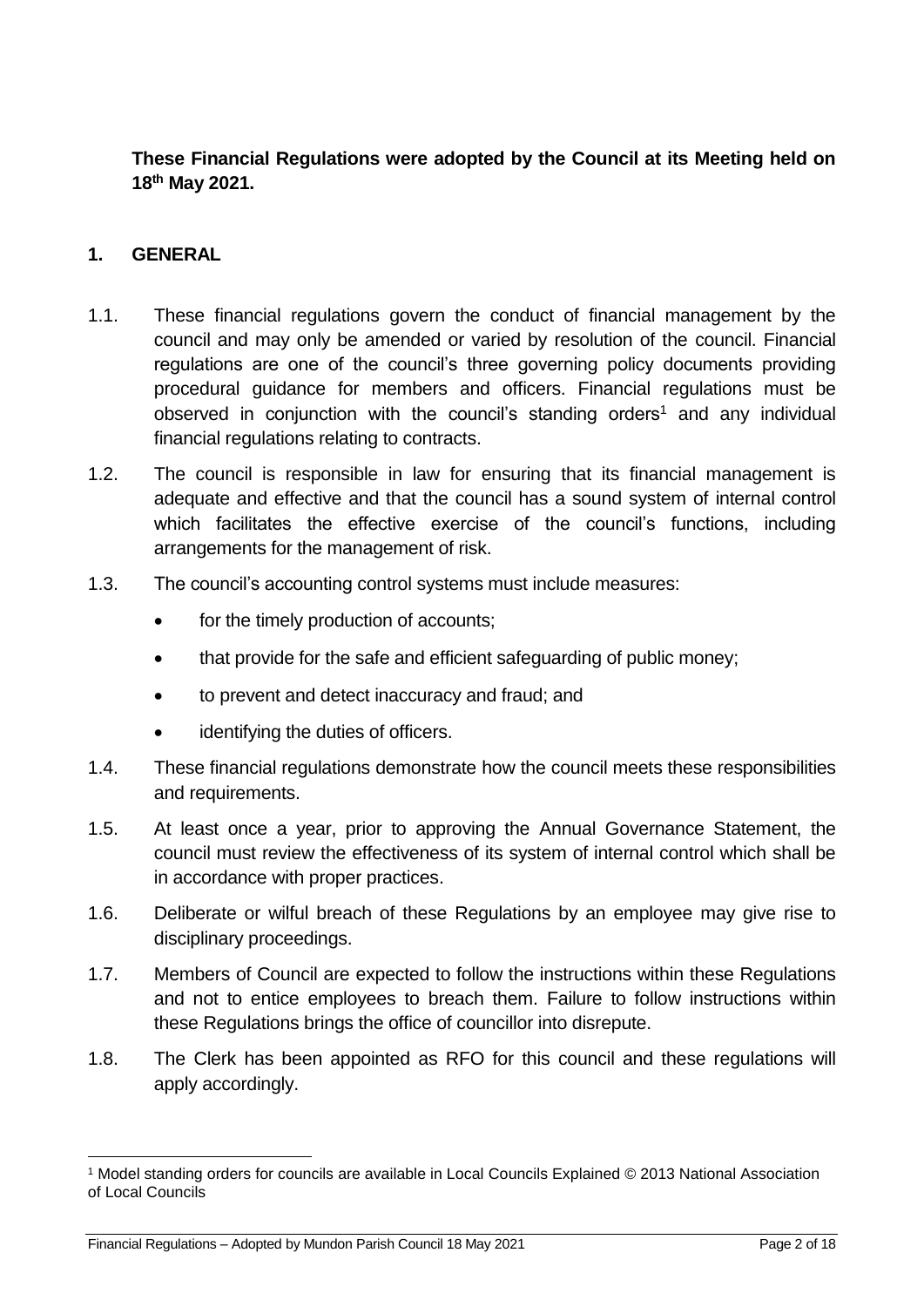#### 1.9. The RFO;

- acts under the policy direction of the council;
- administers the council's financial affairs in accordance with all Acts, Regulations and proper practices;
- determines on behalf of the council its accounting records and accounting control systems;
- ensures the accounting control systems are observed;
- maintains the accounting records of the council up to date in accordance with proper practices;
- assists the council to secure economy, efficiency and effectiveness in the use of its resources; and
- produces financial management information as required by the council.
- 1.10. The accounting records determined by the RFO shall be sufficient to show and explain the council's transactions and to enable the RFO to ensure that any income and expenditure account and statement of balances, or record of receipts and payments and additional information, as the case may be, or management information prepared for the council from time to time comply with the Accounts and Audit Regulations.
- 1.11. The accounting records determined by the RFO shall in particular contain:
	- entries from day to day of all sums of money received and expended by the council and the matters to which the income and expenditure or receipts and payments account relate;
	- a record of the assets and liabilities of the council; and
	- wherever relevant, a record of the council's income and expenditure in relation to claims made, or to be made, for any contribution, grant or subsidy.
- 1.12. The accounting control systems determined by the RFO shall include:
	- procedures to ensure that the financial transactions of the council are recorded as soon as reasonably practicable and as accurately and reasonably as possible;
	- procedures to enable the prevention and detection of inaccuracies and fraud and the ability to reconstruct any lost records;
	- identification of the duties of officers dealing with financial transactions and division of responsibilities of those officers in relation to significant transactions;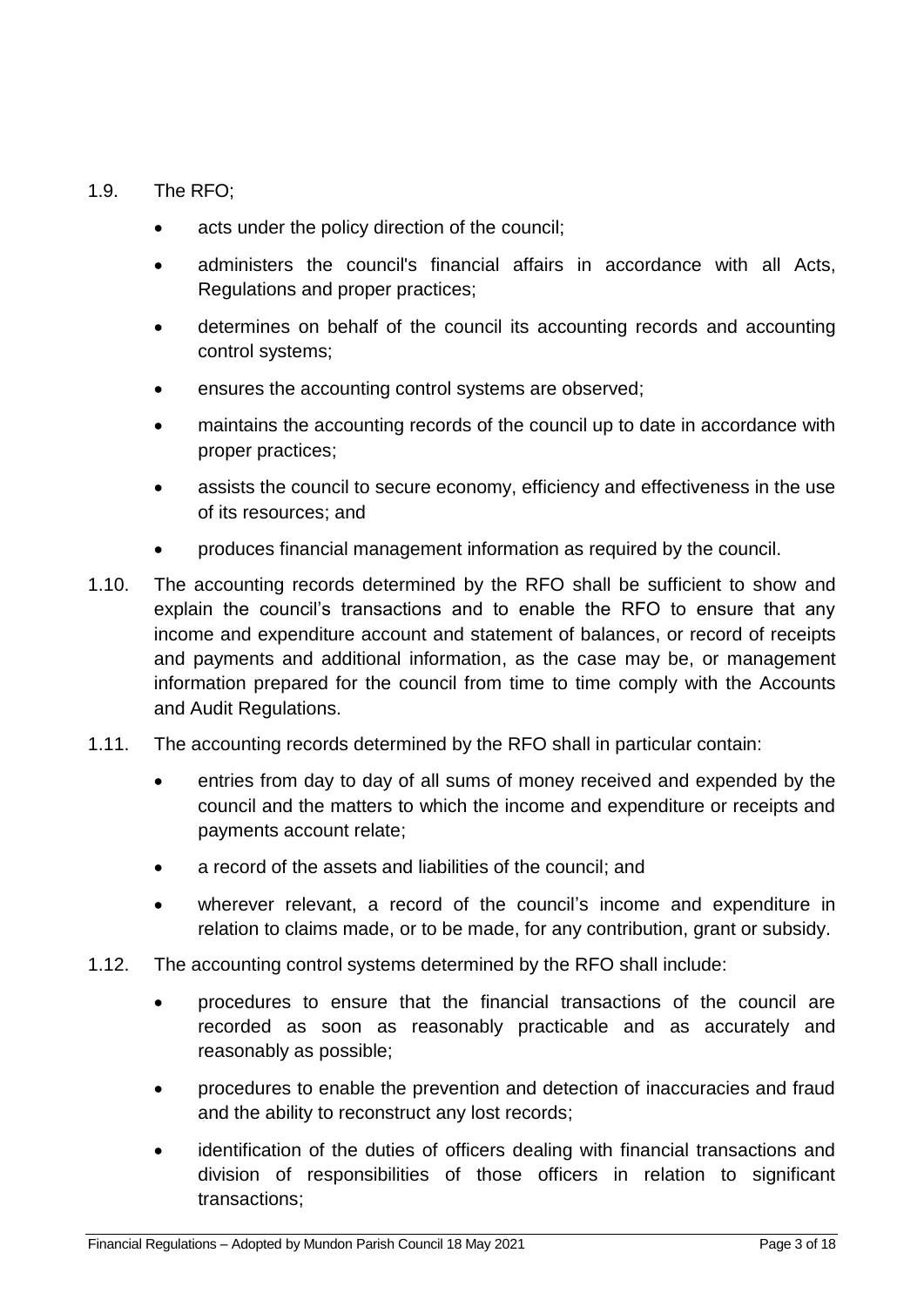- procedures to ensure that uncollectable amounts, including any bad debts are not submitted to the council for approval to be written off except with the approval of the RFO and that the approvals are shown in the accounting records; and
- measures to ensure that risk is properly managed.
- 1.13. The council is not empowered by these Regulations or otherwise to delegate certain specified decisions. In particular any decision regarding:
	- setting the final budget or the precept (council tax requirement);
	- approving accounting statements;
	- approving an annual governance statement;
	- borrowing;
	- writing off bad debts;
	- declaring eligibility for the General Power of Competence; and
	- addressing recommendations in any report from the internal or external auditors,

shall be a matter for the full council only.

- 1.14. In addition the council must:
	- determine and keep under regular review the bank mandate for all council bank accounts;
	- approve any grant or a single commitment in excess of £100; and
	- in respect of the annual salary for any employee have regard to recommendations about annual salaries of employees made by the relevant committee in accordance with its terms of reference.
- 1.15. In these financial regulations, references to the Accounts and Audit Regulations or 'the regulations' shall mean the regulations issued under the provisions of section 27 of the Audit Commission Act 1998, or any superseding legislation, and then in force unless otherwise specified.

In these financial regulations the term 'proper practice' or 'proper practices' shall refer to guidance issued in *Governance and Accountability for Local Councils - a Practitioners' Guide (England)* issued by the Joint Practitioners Advisory Group (JPAG), available from the websites of NALC and the Society for Local Council Clerks (SLCC).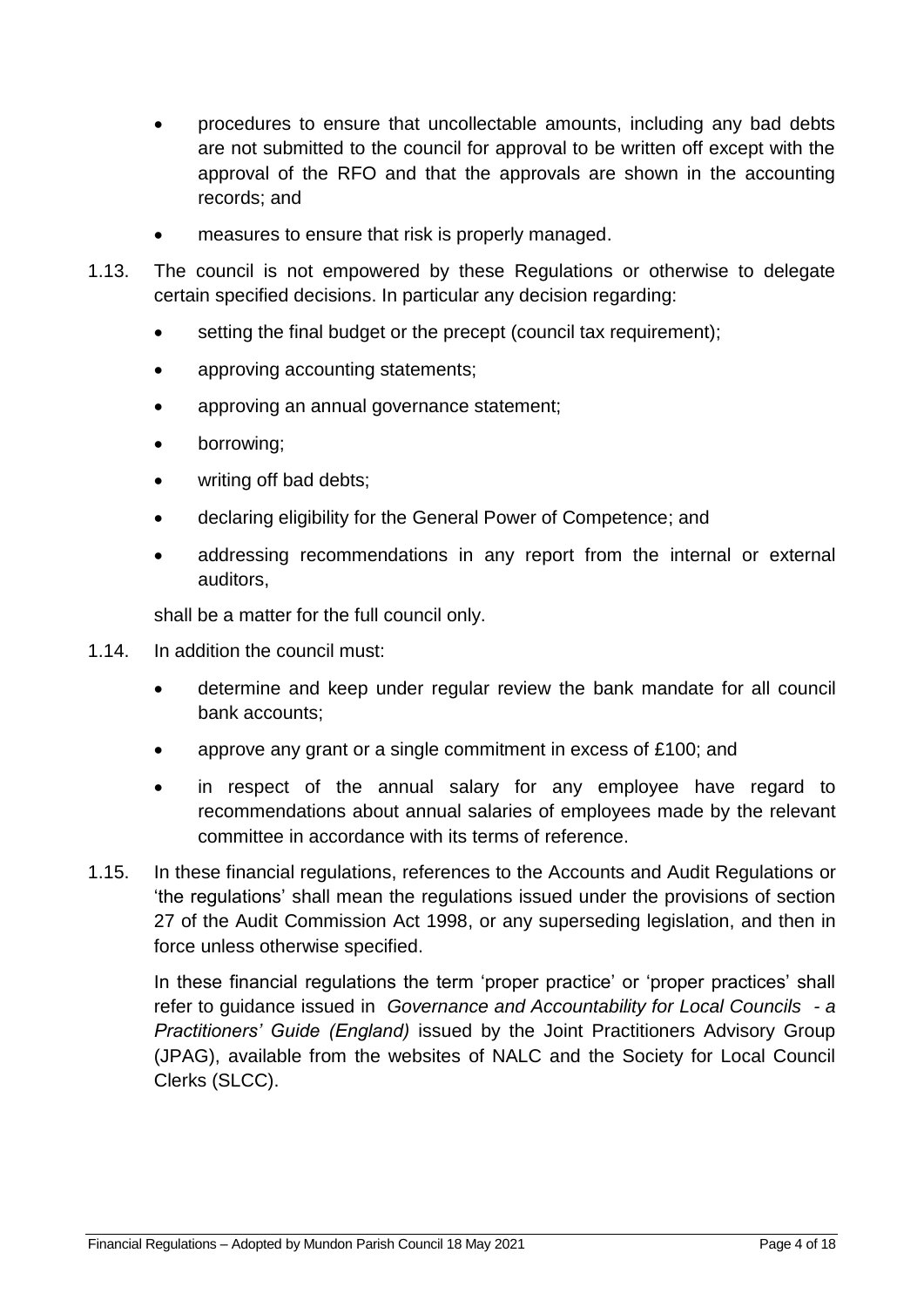## <span id="page-4-0"></span>**2. ACCOUNTING AND AUDIT (INTERNAL AND EXTERNAL)**

- 2.1. All accounting procedures and financial records of the council shall be determined by the RFO in accordance with the Accounts and Audit Regulations, appropriate guidance and proper practices.
- 2.2. On a regular basis, at least once in each quarter, and at each financial year end, a member other than the Chairman shall be appointed to verify bank reconciliations (for all accounts) produced by the RFO. The member shall sign the reconciliations and the original bank statements (or similar document) as evidence of verification. This activity shall on conclusion be reported, including any exceptions, to and noted by the council.
- 2.3. The RFO shall complete the annual statement of accounts, annual report, and any related documents of the council contained in the Annual Return (as specified in proper practices) as soon as practicable after the end of the financial year and having certified the accounts shall submit them and report thereon to the council within the timescales set by the Accounts and Audit Regulations.
- 2.4. The council shall ensure that there is an adequate and effective system of internal audit of its accounting records, and of its system of internal control in accordance with proper practices. Any officer or member of the council shall make available such documents and records as appear to the council to be necessary for the purpose of the audit and shall, as directed by the council, supply the RFO, internal auditor, or external auditor with such information and explanation as the council considers necessary for that purpose.
- 2.5. The internal auditor shall be appointed by and shall carry out the work in relation to internal controls required by the council in accordance with proper practices.
- 2.6. The internal auditor shall:
	- be competent and independent of the financial operations of the council;
	- report to council in writing, or in person, on a regular basis with a minimum of one annual written report during each financial year;
	- to demonstrate competence, objectivity and independence, be free from any actual or perceived conflicts of interest, including those arising from family relationships; and
	- have no involvement in the financial decision making, management or control of the council.
- 2.7. Internal or external auditors may not under any circumstances:
	- perform any operational duties for the council;
	- initiate or approve accounting transactions; or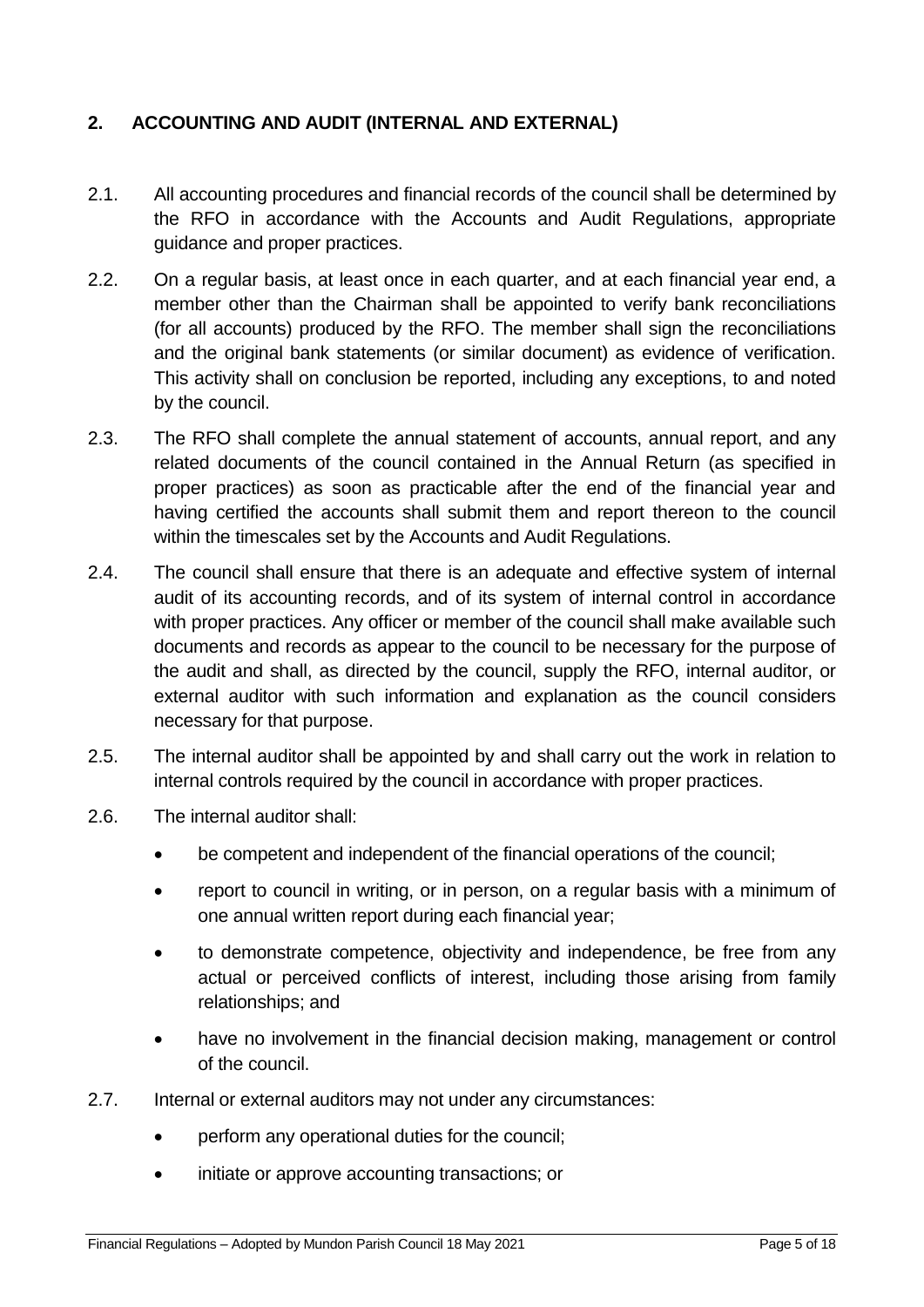- direct the activities of any council employee, except to the extent that such employees have been appropriately assigned to assist the internal auditor.
- 2.8. For the avoidance of doubt, in relation to internal audit the terms 'independent' and 'independence' shall have the same meaning as is described in proper practices.
- 2.9. The RFO shall make arrangements for the exercise of electors' rights in relation to the accounts including the opportunity to inspect the accounts, books, and vouchers and display or publish any notices and statements of account required by Audit Commission Act 1998, or any superseding legislation, and the Accounts and Audit Regulations.
- 2.10. The RFO shall, without undue delay, bring to the attention of all councillors any correspondence or report from internal or external auditors.

## <span id="page-5-0"></span>**3. ANNUAL ESTIMATES (BUDGET) AND FORWARD PLANNING**

- 3.1. The RFO must each year, by no later than December, prepare detailed estimates of all receipts and payments including the use of reserves and all sources of funding for the following financial year in the form of a budget to be considered by the council.
- 3.2. The council shall consider annual budget proposals in relation to the council's revenue and capital receipts and payments including recommendations for the use of reserves and sources of funding and update the forecast accordingly.
- 3.3. The council shall fix the precept (council tax requirement), and relevant basic amount of council tax to be levied for the ensuing financial year not later than by the end of January each year. The RFO shall issue the precept to the billing authority and shall supply each member with a copy of the approved annual budget.
- 3.4. The approved annual budget shall form the basis of financial control for the ensuing year.

## <span id="page-5-1"></span>**4. BUDGETARY CONTROL AND AUTHORITY TO SPEND**

- 4.1. Expenditure on revenue items may be authorised up to the amounts included for that class of expenditure in the approved budget. This authority is to be determined by:
	- the council for all items

Such authority is to be evidenced by a minute or by an authorisation slip duly signed by the Clerk, and where necessary also by the appropriate Chairman.

Contracts may not be disaggregated to avoid controls imposed by these regulations.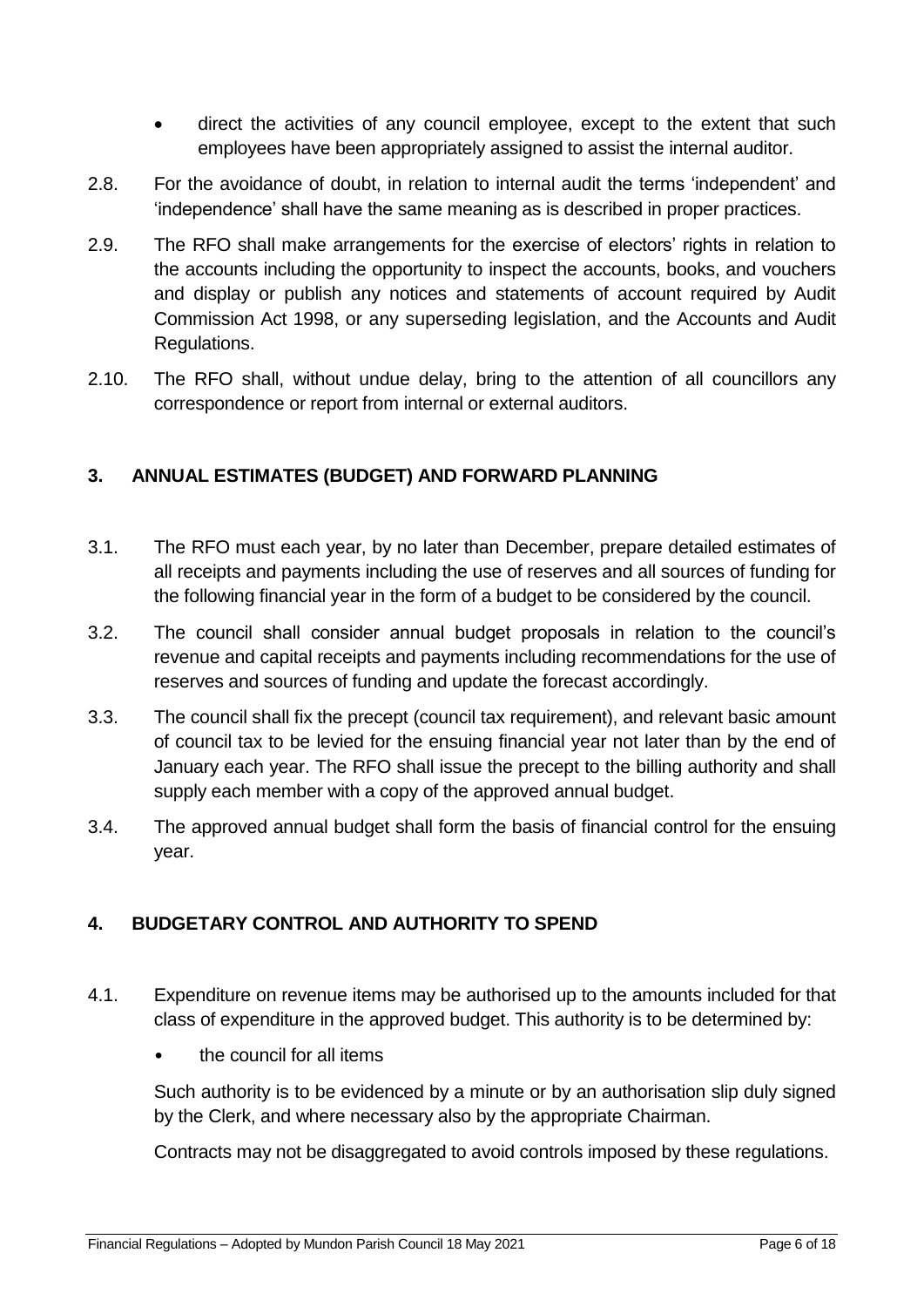- 4.2. No expenditure may be authorised that will exceed the amount provided in the revenue budget for that class of expenditure other than by resolution of the council, or duly delegated committee. During the budget year and with the approval of council having considered fully the implications for public services, unspent and available amounts may be moved to other budget headings or to an earmarked reserve as appropriate ('virement').
- 4.3. Unspent provisions in the revenue or capital budgets for completed projects shall not be carried forward to a subsequent year.
- 4.4. The salary budgets are to be reviewed at least annually in the Autumn for the following financial year and such review shall be evidenced by a hard copy schedule signed by the Clerk and the Chairman of Council or relevant committee. The RFO will inform committees of any changes impacting on their budget requirement for the coming year in good time.
- 4.5. No expenditure shall be authorised in relation to any capital project and no contract entered into or tender accepted involving capital expenditure unless the council is satisfied that the necessary funds are available and the requisite borrowing approval has been obtained.
- 4.6. All capital works shall be administered in accordance with the council's standing orders and financial regulations relating to contracts.
- 4.7. The RFO shall regularly provide the council with a statement of receipts and payments to date under each head of the budgets, comparing actual expenditure to the appropriate date against that planned as shown in the budget. These statements are to be prepared at least at the end of each financial quarter and shall show explanations of material variances.
- 4.8. Changes in earmarked reserves shall be approved by council as part of the budgetary control process.

## <span id="page-6-0"></span>**5. BANKING ARRANGEMENTS AND AUTHORISATION OF PAYMENTS**

- 5.1. The council's banking arrangements, including the bank mandate, shall be made by the RFO and approved by the council; banking arrangements may not be delegated to a committee. They shall be regularly reviewed for safety and efficiency.
- 5.2. The RFO shall prepare a schedule of payments requiring authorisation, forming part of the Agenda for the Meeting and, together with the relevant invoices, present the schedule to council. The council / committee shall review the schedule for compliance and, having satisfied itself shall authorise payment by a resolution of the council. The approved schedule shall be ruled off and initialled by the Chairman of the Meeting. A detailed list of all payments shall be disclosed within or as an attachment to the minutes of the meeting at which payment was authorised. Personal payments (including salaries, wages, expenses and any payment made in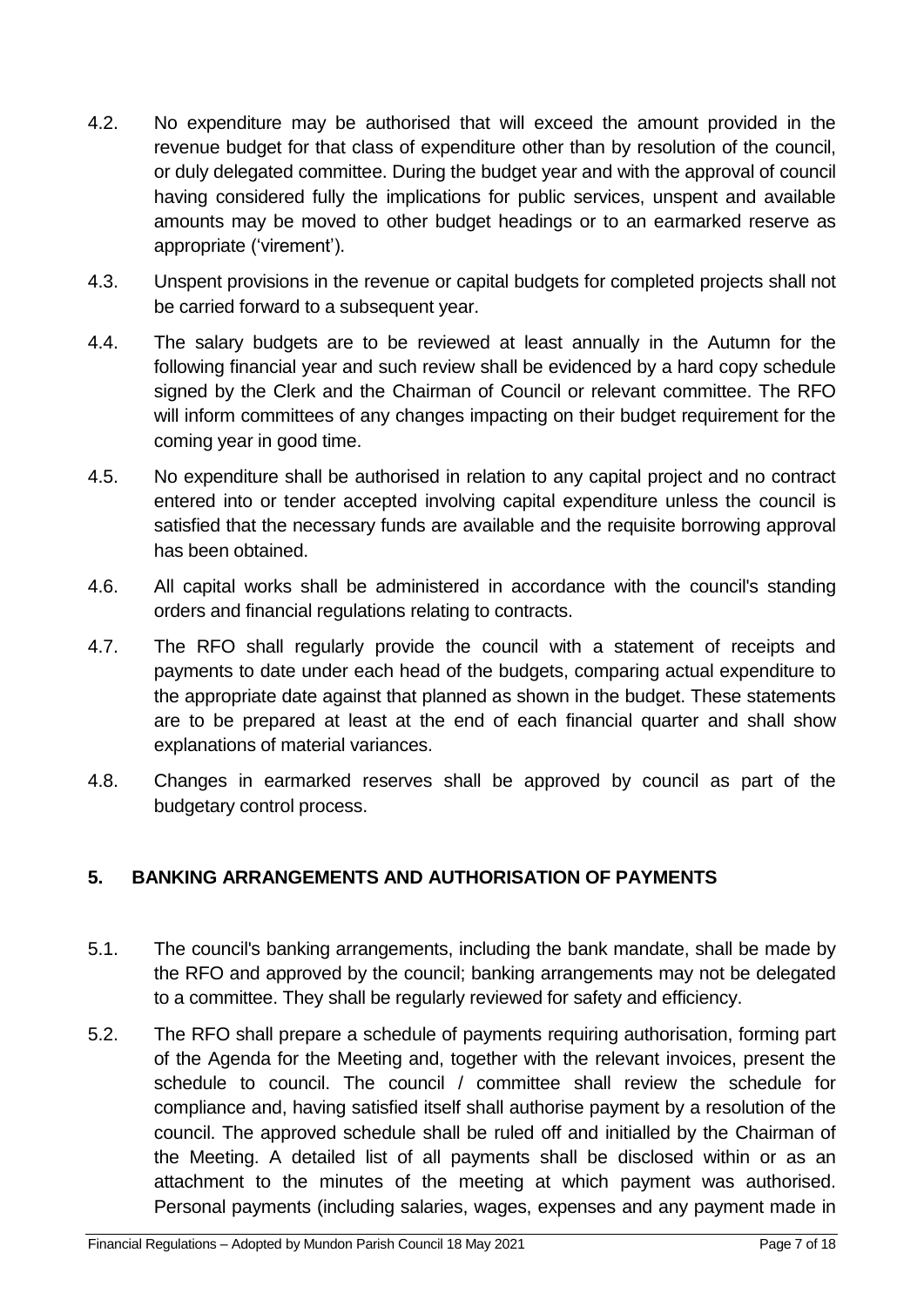relation to the termination of a contract of employment) may be summarised to remove public access to any personal information.

- 5.3. All invoices for payment shall be examined, verified and certified by the RFO to confirm that the work, goods or services to which each invoice relates has been received, carried out, examined and represents expenditure previously approved by the council.
- 5.4. The RFO shall examine invoices for arithmetical accuracy and analyse them to the appropriate expenditure heading. The RFO shall take all steps to pay all invoices submitted, and which are in order, at the next available council meeting.
- 5.5. An expenditure item authorised under 5.6 below (continuing contracts and obligations) provided that a list of such payments shall be submitted to the next appropriate meeting of council. For each financial year the Clerk and RFO shall draw up a list of due payments which arise on a regular basis as the result of a continuing contract, statutory duty, or obligation (such as but not exclusively) Salaries, PAYE and NI, Superannuation Fund and regular maintenance contracts and the like for which council may authorise payment for the year provided that the requirements of regulation 4.1 (Budgetary Controls) are adhered to, provided also that a list of such payments shall be submitted to the next appropriate meeting of council.
- 5.6. A record of regular payments made under 5.6 above shall be drawn up and be signed by two members on each and every occasion when payment is authorised thus controlling the risk of duplicated payments being authorised and / or made.
- 5.7. In respect of grants a duly authorised committee shall approve expenditure within any limits set by council and in accordance with any policy statement approved by council. Any Revenue or Capital Grant in excess of £5,000 shall before payment, be subject to ratification by resolution of the council.
- 5.8. Members are subject to the Code of Conduct that has been adopted by the council and shall comply with the Code and Standing Orders when a decision to authorise or instruct payment is made in respect of a matter in which they have a disclosable pecuniary or other interest, unless a dispensation has been granted.
- 5.9. The council will aim to rotate the duties of members in these Regulations so that onerous duties are shared out as evenly as possible over time.
- 5.10. Any changes in the recorded details of suppliers, such as bank account records, shall be approved in writing by a Member.

## <span id="page-7-0"></span>**6. INSTRUCTIONS FOR THE MAKING OF PAYMENTS**

6.1. The council will make safe and efficient arrangements for the making of its payments.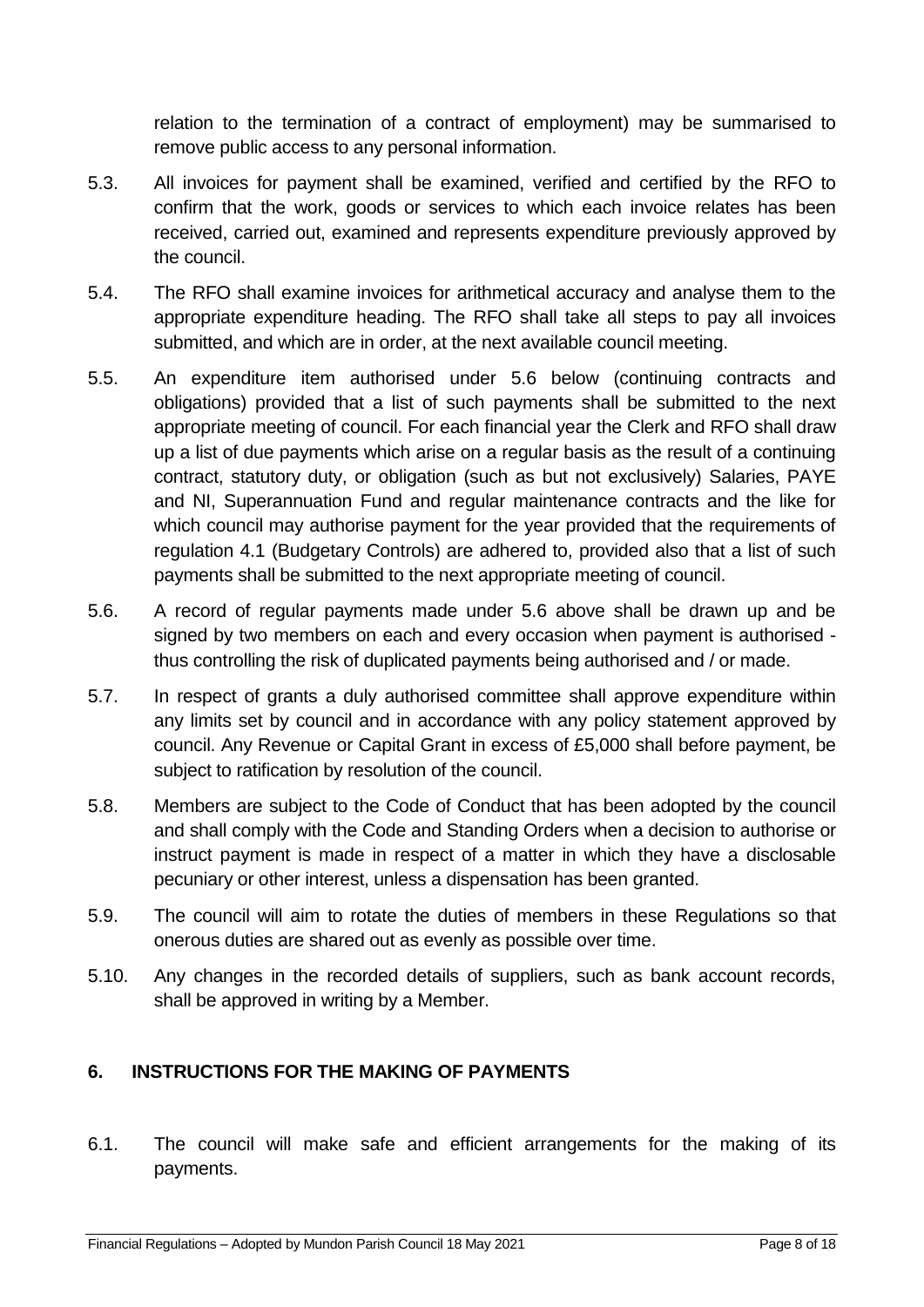- 6.2. Following authorisation under Financial Regulation 5 above, the council, a duly delegated committee or, if so delegated, the Clerk or RFO shall give instruction that a payment shall be made.
- 6.3. All payments shall be effected by cheque or other instructions to the council's bankers, or otherwise, in accordance with a resolution of council.
- 6.4. Online bank transfer payments drawn on the bank account in accordance with the schedule as presented to the council shall be prepared by the Clerk, in accordance with a resolution instructing that payment and authorised online by a second signatory. A member who is a bank signatory, having a connection by virtue of family or business relationships with the beneficiary of a payment, should not, under normal circumstances, be a signatory to the payment in question.
- 6.5. Requests for payment shall not normally be presented for signature other than at a council or committee meeting (including immediately before or after such a meeting). Any signatures obtained away from such meetings shall be reported to the council at the next convenient meeting.
- 6.6. If thought appropriate by the council, payment for utility supplies (energy, telephone and water) and any National Non-Domestic Rates may be made by variable direct debit provided that the instructions are signed by two members and any payments are reported to council as made. The approval of the use of a variable direct debit shall be renewed by resolution of the council at least every two years.
- 6.7. If thought appropriate by the council, payment for certain items (principally salaries) may be made by banker's standing order provided that the instructions are signed, or otherwise evidenced by two members are retained and any payments are reported to council as made. The approval of the use of a banker's standing order shall be renewed by resolution of the council at least every two years.
- 6.8. If thought appropriate by the council, payment for certain items may be made by BACS or CHAPS methods provided that the instructions for each payment are signed, or otherwise evidenced, by two authorised bank signatories, are retained and any payments are reported to council as made. The approval of the use of BACS or CHAPS shall be renewed by resolution of the council at least every two years.
- 6.9. If thought appropriate by the council payment for certain items may be made by internet banking transfer provided evidence is retained showing which members approved the payment.
- 6.10. No employee or councillor shall disclose any PIN or password, relevant to the working of the council or its bank accounts, to any person not authorised in writing by the council or a duly delegated committee.
- 6.11. Regular back-up copies of the records on any computer shall be made and shall be stored securely away from the computer in question, and preferably off site.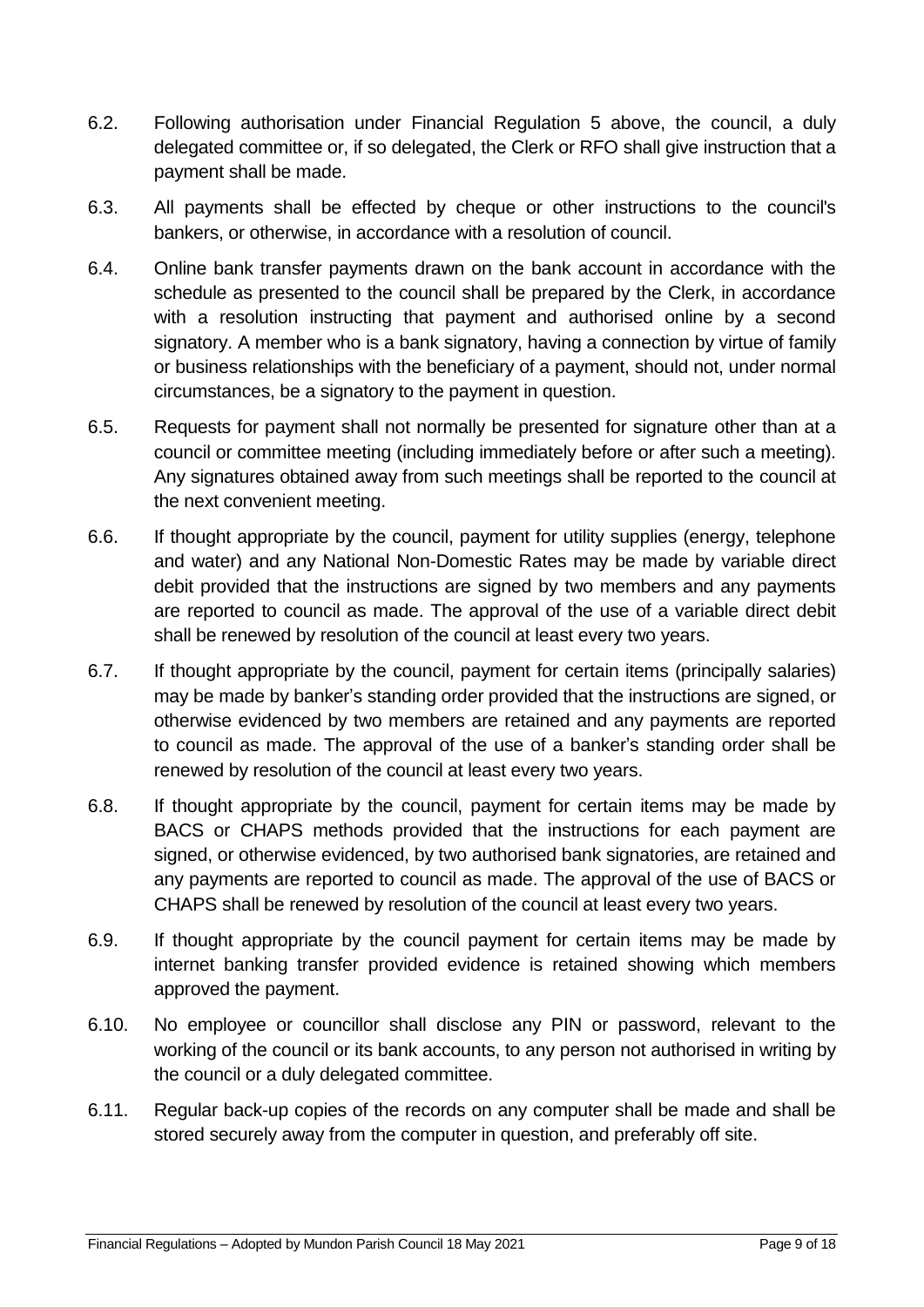- 6.12. The council, and any members using computers for the council's financial business, shall ensure that anti-virus, anti-spyware and firewall software with automatic updates, together with a high level of security, is used.
- 6.13. Where internet banking arrangements are made with any bank, the Clerk/RFO shall be appointed as the Service Administrator. The bank mandate approved by the council shall identify a number of councillors who will be authorised to approve transactions on those accounts. The bank mandate will state clearly the amounts of payments that can be instructed by the use of the Service Administrator alone, or by the Service Administrator with a stated number of approvals.
- 6.14. Access to any internet banking accounts will be directly to the access page (which may be saved under "favourites"), and not through a search engine or e-mail link. Remembered or saved passwords facilities must not be used on any computer used for council banking work. Breach of this Regulation will be treated as a very serious matter under these regulations.
- 6.15. Changes to account details for suppliers, which are used for internet banking may only be changed on written hard copy notification by the supplier and supported by hard copy authority for change signed by the Clerk/RFO and a member of council. A programme of regular checks of standing data with suppliers will be followed.
- 6.16. Any Debit Card issued for use will be specifically restricted to the Clerk/RFO and will also be restricted to a single transaction maximum value of £500 unless authorised by council or finance committee in writing before any order is placed.
- 6.17. A pre-paid debit card may be issued to employees with varying limits. These limits will be set by the council. Transactions and purchases made will be reported to the council and authority for topping-up shall be at the discretion of the council. Any corporate credit card or trade card account opened by the council will be specifically restricted to use by the Clerk/RFO and shall be subject to automatic payment in full at each month-end. Personal credit or debit cards of members or staff shall not be used under any circumstances.
- 6.18. The council will not maintain any form of cash float. All cash received must be banked intact. Any payments made in cash by the Clerk/RFO (for example for postage or minor stationery items) shall be refunded on a regular basis, at least quarterly.

## <span id="page-9-0"></span>**7. PAYMENT OF SALARIES**

7.1. As an employer, the council shall make arrangements to meet fully the statutory requirements placed on all employers by PAYE and National Insurance legislation. The payment of all salaries shall be made in accordance with payroll records and the rules of PAYE and National Insurance currently operating, and salary rates shall be as agreed by council, or duly delegated committee.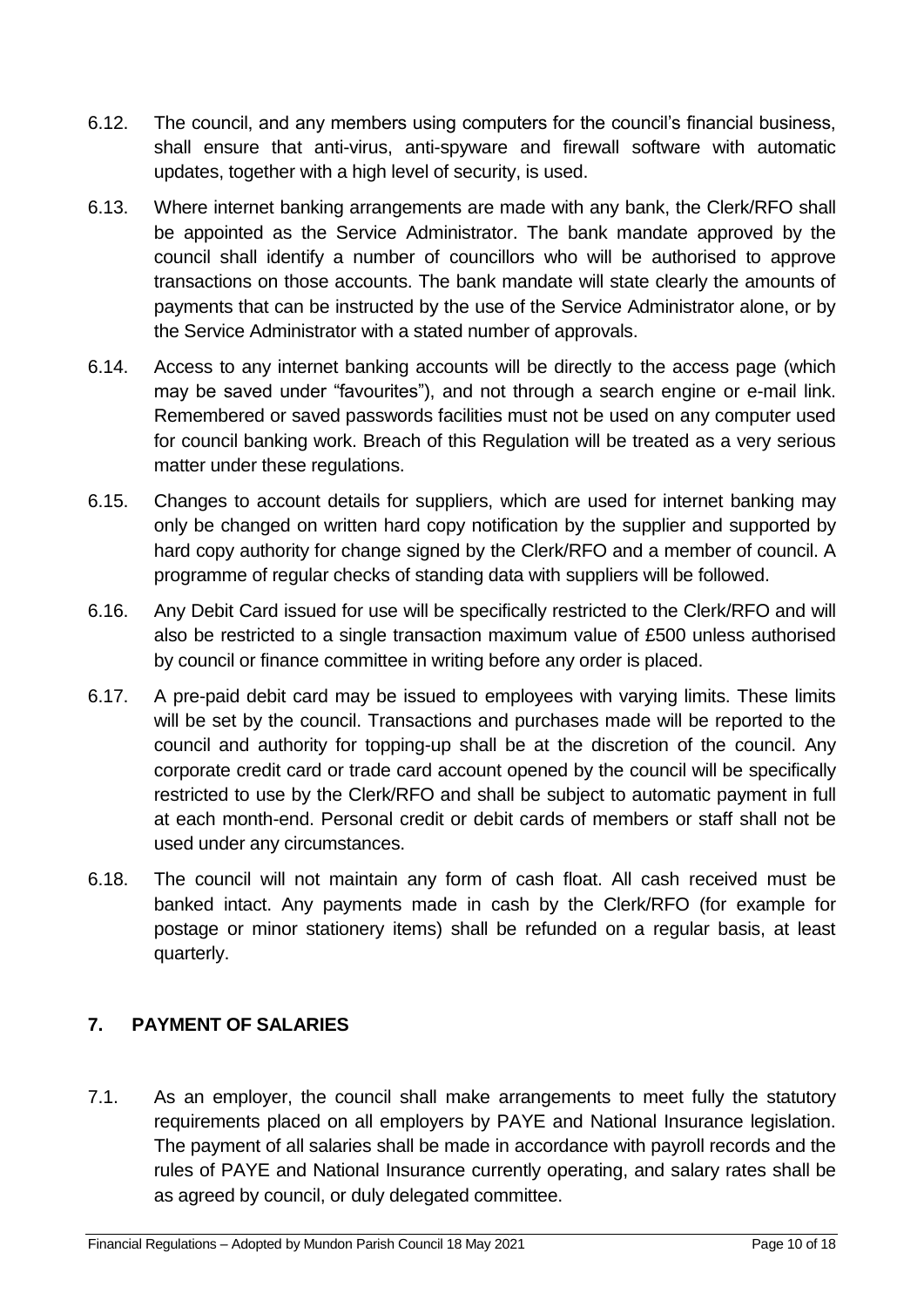- 7.2. Payment of salaries and payment of deductions from salary such as may be required to be made for tax, national insurance and pension contributions, or similar statutory or discretionary deductions must be made in accordance with the payroll records and on the appropriate dates stipulated in employment contracts, provided that each payment is reported to the next available council meeting, as set out in these regulations above.
- 7.3. No changes shall be made to any employee's pay, emoluments, or terms and conditions of employment without the prior consent of the council. Each and every payment to employees of net salary and to the appropriate creditor of the statutory and discretionary deductions shall be recorded in a separate confidential record (confidential cash book). This confidential record is not open to inspection or review (under the Freedom of Information Act 2000 or otherwise) other than:
	- a) by any councillor who can demonstrate a need to know;
	- b) by the internal auditor;
	- c) by the external auditor; or
	- d) by any person authorised under Audit Commission Act 1998, or any superseding legislation.
- 7.4. The total of such payments in each calendar month shall be reported with all other payments as made as may be required under these Financial Regulations, to ensure that only payments due for the period have actually been paid.
- 7.5. An effective system of personal performance management should be maintained for the senior officers.
- 7.6. Any termination payments shall be supported by a clear business case and reported to the council. Termination payments shall only be authorised by council.
- 7.7. Before employing interim staff the council must consider a full business case.

## <span id="page-10-0"></span>**8. LOANS AND INVESTMENTS**

- 8.1. All borrowings shall be effected in the name of the council, after obtaining any necessary borrowing approval. Any application for borrowing approval shall be approved by Council as to terms and purpose. The application for borrowing approval, and subsequent arrangements for the loan shall only be approved by full council.
- 8.2. Any financial arrangement which does not require formal borrowing approval from the Secretary of State/Welsh Assembly Government (such as Hire Purchase or Leasing of tangible assets) shall be subject to approval by the full council. In each case a report in writing shall be provided to council in respect of value for money for the proposed transaction.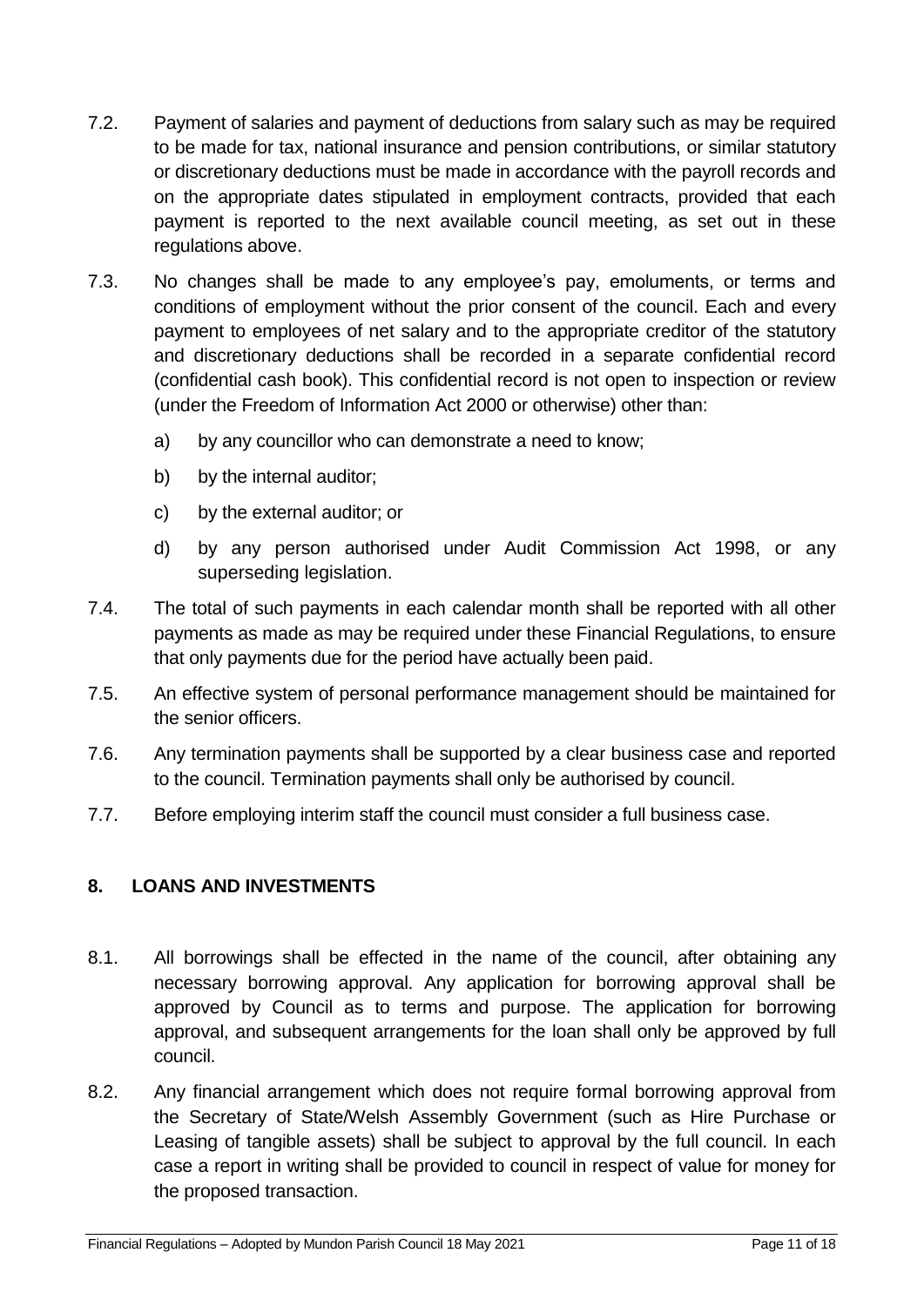- 8.3. The council will arrange with the council's banks and investment providers for the sending of a copy of each statement of account to the Chairman of the council at the same time as one is issued to the Clerk or RFO.
- 8.4. All loans and investments shall be negotiated in the name of the council and shall be for a set period in accordance with council policy.
- 8.5. The council shall consider the need for an Investment Strategy and Policy which, if drawn up, shall be in accordance with relevant regulations, proper practices and guidance. Any Strategy and Policy shall be reviewed by the council at least annually.
- 8.6. All investments of money under the control of the council shall be in the name of the council.
- 8.7. All investment certificates and other documents relating thereto shall be retained in the custody of the RFO.
- 8.8. Payments in respect of short term or long term investments, including transfers between bank accounts held in the same bank, or branch, shall be made in accordance with Regulation 5 (Authorisation of payments) and Regulation 6 (Instructions for payments).

#### <span id="page-11-0"></span>**9. INCOME**

- 9.1. The collection of all sums due to the council shall be the responsibility of and under the supervision of the RFO.
- 9.2. Particulars of all charges to be made for work done, services rendered or goods supplied shall be agreed annually by the council, notified to the RFO and the RFO shall be responsible for the collection of all accounts due to the council.
- 9.3. The council will review all fees and charges at least annually, following a report of the Clerk.
- 9.4. Any sums found to be irrecoverable and any bad debts shall be reported to the council and shall be written off in the year.
- 9.5. All sums received on behalf of the council shall be banked intact as directed by the RFO. In all cases, all receipts shall be deposited with the council's bankers with such frequency as the RFO considers necessary.
- 9.6. The origin of each receipt shall be entered on the paying-in slip.
- 9.7. Personal cheques shall not be cashed out of money held on behalf of the council.
- 9.8. The RFO shall promptly complete any VAT Return that is required. Any repayment claim due in accordance with VAT Act 1994 section 33 shall be made at least annually.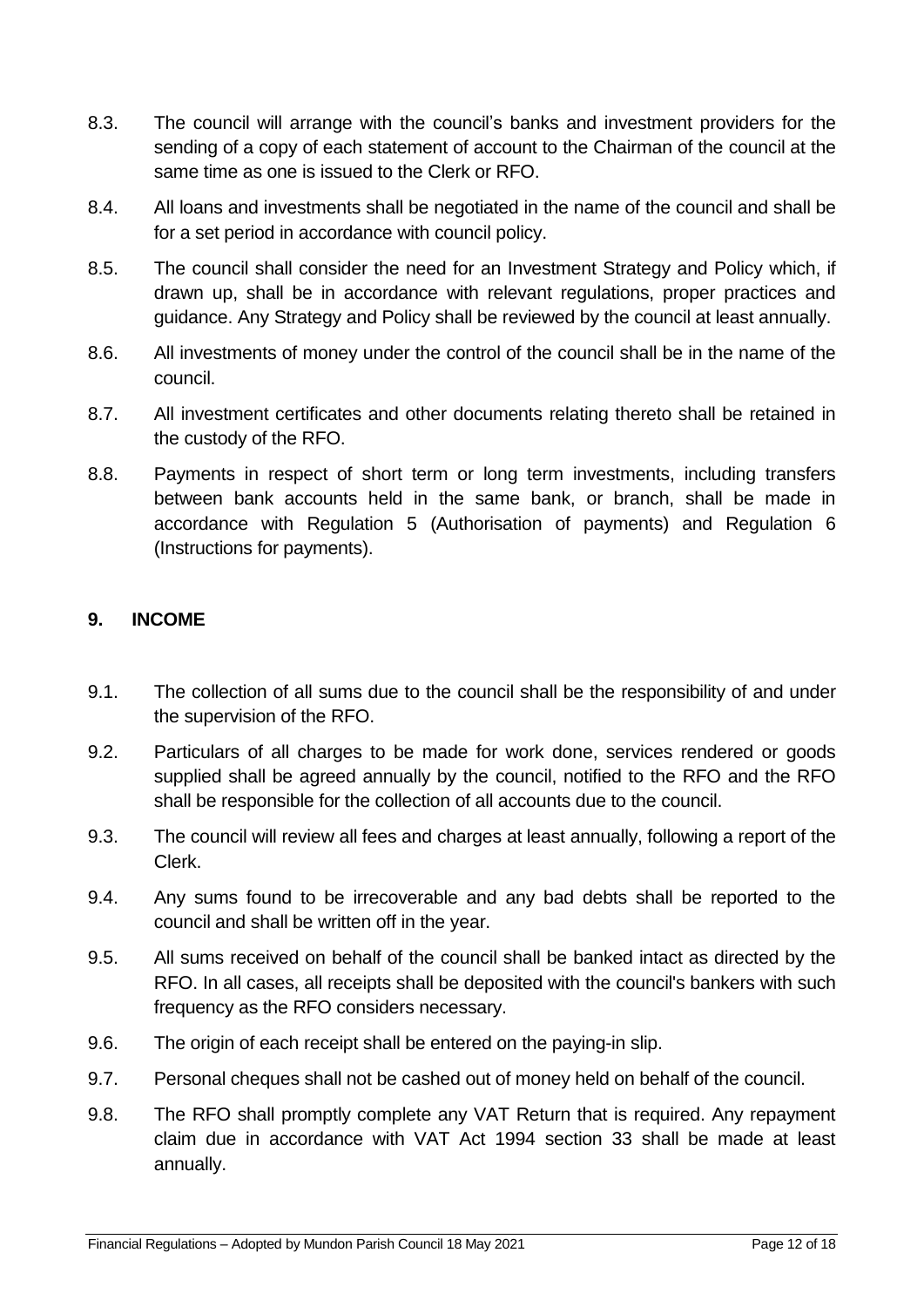- 9.9. Where any significant sums of cash are regularly received by the council, the RFO shall take such steps as are agreed by the council to ensure that more than one person is present when the cash is counted in the first instance, that there is a reconciliation to some form of control such as ticket issues, and that appropriate care is taken in the security and safety of individuals banking such cash.
- 9.10. Any income arising which is the property of a charitable trust shall be paid into a charitable bank account. Instructions for the payment of funds due from the charitable trust to the council (to meet expenditure already incurred by the authority) will be given by the Managing Trustees of the charity meeting separately from any council meeting (see also Regulation 16 below).

## <span id="page-12-0"></span>**10. ORDERS FOR WORK, GOODS AND SERVICES**

- 10.1. An official order or letter shall be issued for all work, goods and services unless a formal contract is to be prepared or an official order would be inappropriate. Copies of orders shall be retained.
- 10.2. Order books shall be controlled by the RFO.
- 10.3. All members and officers are responsible for obtaining value for money at all times. An officer issuing an official order shall ensure as far as reasonable and practicable that the best available terms are obtained in respect of each transaction, usually by obtaining three or more quotations or estimates from appropriate suppliers, subject to any *de minimis* provisions in Regulation 11.1 below.
- 10.4. A member may not issue an official order or make any contract on behalf of the council.
- 10.5. The RFO shall verify the lawful nature of any proposed purchase before the issue of any order, and in the case of new or infrequent purchases or payments, the RFO shall ensure that the statutory authority shall be reported to the meeting at which the order is approved so that the minutes can record the power being used.

## <span id="page-12-1"></span>**11. CONTRACTS**

- 11.1. Procedures as to contracts are laid down as follows:
	- a. Every contract shall comply with these financial regulations, and no exceptions shall be made otherwise than in an emergency provided that this regulation need not apply to contracts which relate to items (i) to (vi) below:
		- i. for the supply of gas, electricity, water, sewerage and telephone services;
		- ii. for specialist services such as are provided by solicitors, accountants, surveyors and planning consultants;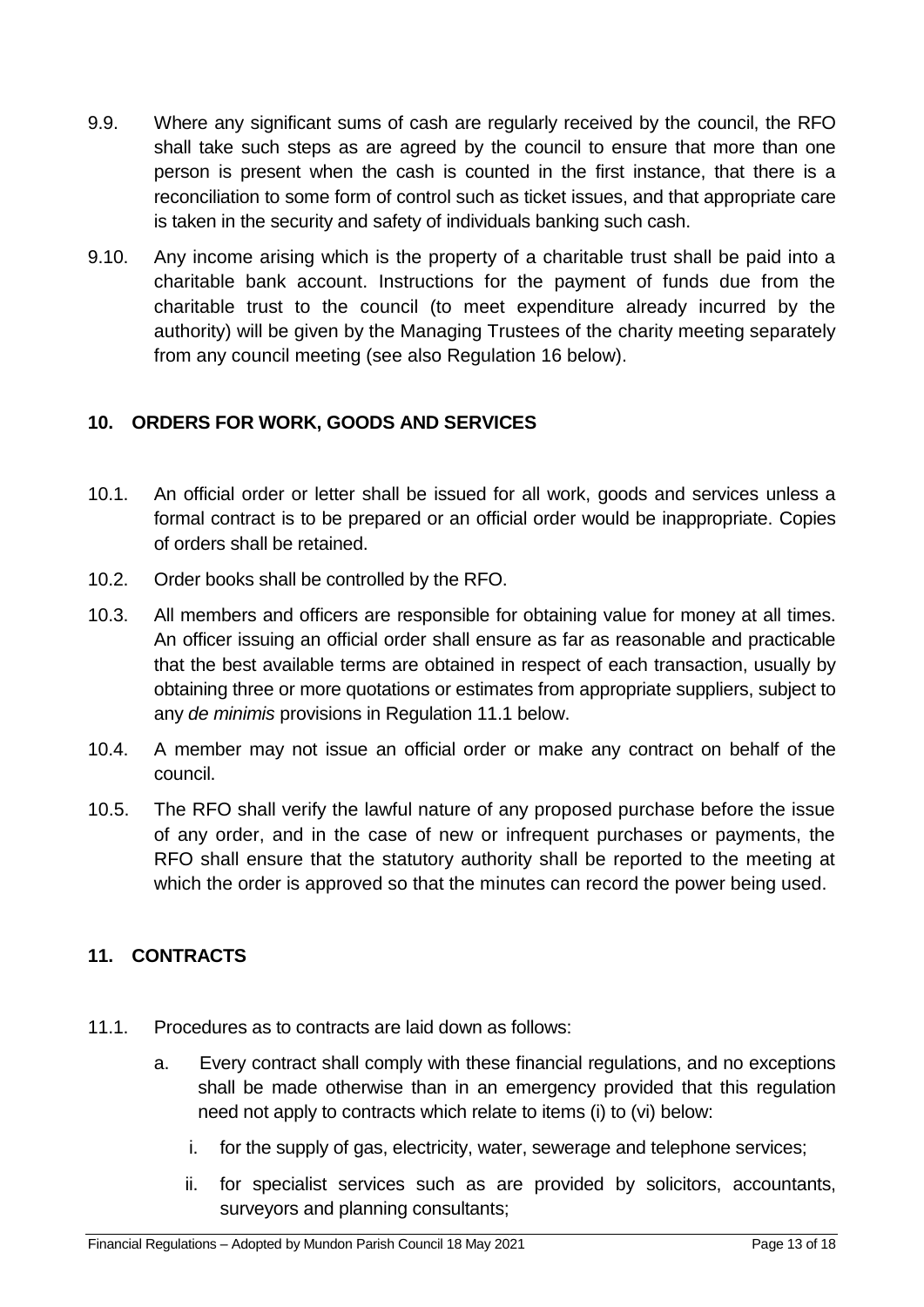- iii. for work to be executed or goods or materials to be supplied which consist of repairs to or parts for existing machinery or equipment or plant;
- iv. for work to be executed or goods or materials to be supplied which constitute an extension of an existing contract by the council;
- v. for additional audit work of the external auditor up to an estimated value of £500 (in excess of this sum the Clerk and RFO shall act after consultation with the Chairman and Vice Chairman of council); and
- vi. for goods or materials proposed to be purchased which are proprietary articles and / or are only sold at a fixed price.
- b. Where the council intends to procure or award a public supply contract, public service contract or public works contract as defined by The Public Contracts Regulations 2015 ("the Regulations") which is valued at £25,000 or more, the council shall comply with the relevant requirements of the Regulations<sup>2</sup>.
- c. The full requirements of The Regulations, as applicable, shall be followed in respect of the tendering and award of a public supply contract, public service contract or public works contract which exceed thresholds in The Regulations set by the Public Contracts Directive 2014/24/EU (which may change from time to time) $3$ .
- d. When applications are made to waive financial regulations relating to contracts to enable a price to be negotiated without competition the reason shall be embodied in a recommendation to the council.
- e. Such invitation to tender shall state the general nature of the intended contract and the Clerk shall obtain the necessary technical assistance to prepare a specification in appropriate cases. The invitation shall in addition state that tenders must be addressed to the Clerk in the ordinary course of post. Each tendering firm shall be supplied with a specifically marked envelope in which the tender is to be sealed and remain sealed until the prescribed date for opening tenders for that contract.
- f. All sealed tenders shall be opened at the same time on the prescribed date by the Clerk in the presence of at least one member of council.
- g. Any invitation to tender issued under this regulation shall be subject to Standing Orders adopted on 16 March 2021 and shall refer to the terms of the Bribery Act 2010.
- h. When it is to enter into a contract of less than £25,000 in value for the supply of goods or materials or for the execution of works or specialist services other than such goods, materials, works or specialist services as are excepted as set

<sup>1</sup> <sup>2</sup> The Regulations require councils to use the Contracts Finder website to advertise contract opportunities, set out the procedures to be followed in awarding new contracts and to publicise the award of new contracts <sup>3</sup> Thresholds currently applicable are:

a. For public supply and public service contracts 209,000 Euros (£164,176)

b. For public works contracts 5,225,000 Euros (£4,104,394)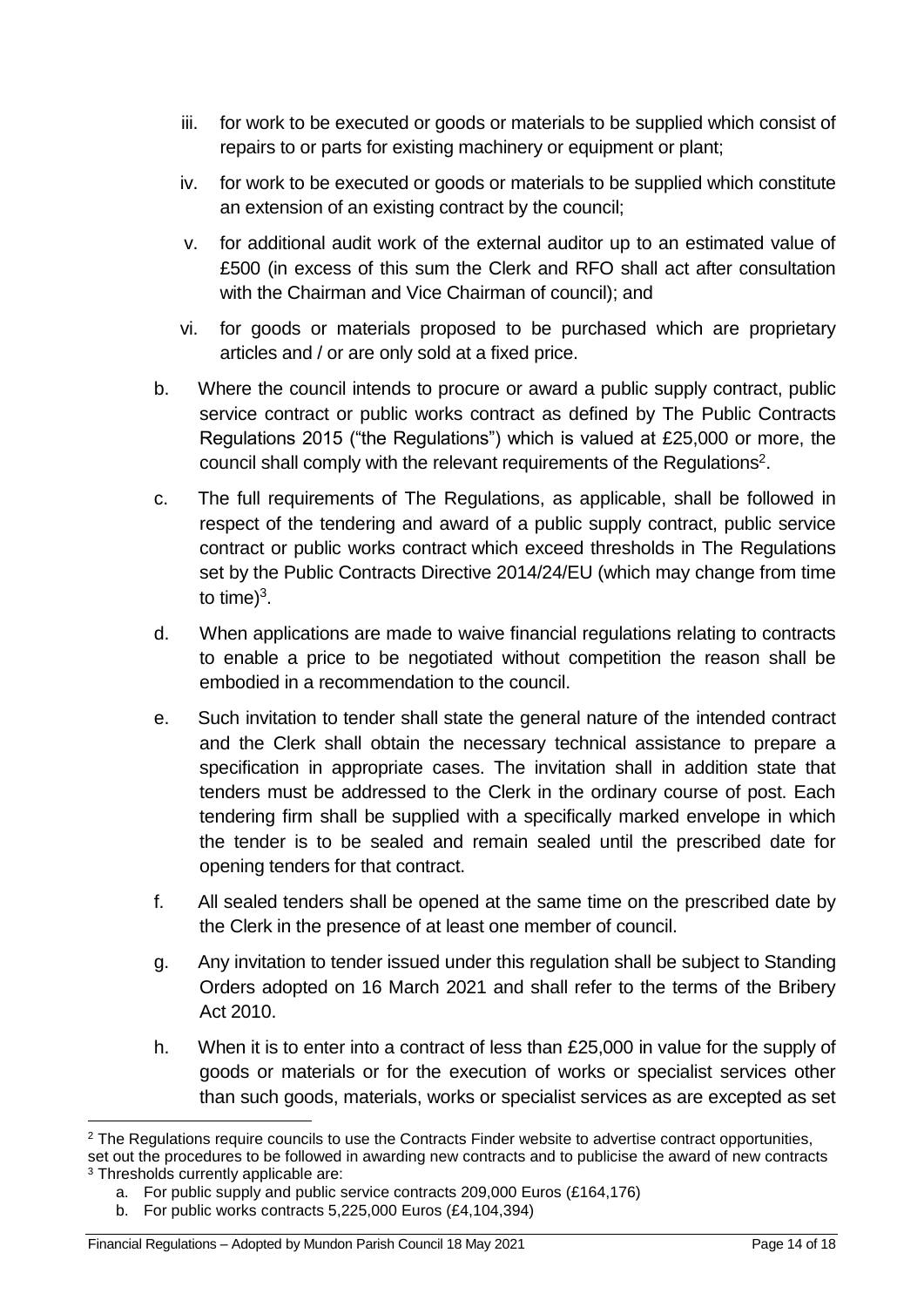out in paragraph (a) the Clerk or RFO shall obtain 3 quotations (priced descriptions of the proposed supply); where the value is below £3,000 and above £100 the Clerk or RFO shall strive to obtain 3 estimates. Otherwise, Regulation 10.3 above shall apply.

- i. The council shall not be obliged to accept the lowest or any tender, quote or estimate.
- j. Should it occur that the council, or duly delegated committee, does not accept any tender, quote or estimate, the work is not allocated and the council requires further pricing, provided that the specification does not change, no person shall be permitted to submit a later tender, estimate or quote who was present when the original decision making process was being undertaken.

## <span id="page-14-0"></span>**12. PAYMENTS UNDER CONTRACTS FOR BUILDING OR OTHER CONSTRUCTION WORKS (PUBLIC WORKS CONTRACTS)**

- 12.1. Payments on account of the contract sum shall be made within the time specified in the contract by the RFO upon authorised certificates of the architect or other consultants engaged to supervise the contract (subject to any percentage withholding as may be agreed in the particular contract).
- 12.2. Where contracts provide for payment by instalments the RFO shall maintain a record of all such payments. In any case where it is estimated that the total cost of work carried out under a contract, excluding agreed variations, will exceed the contract a report shall be submitted to the council.
- 12.3. Any variation to a contract or addition to or omission from a contract must be approved by the council and Clerk to the contractor in writing, the council being informed where the final cost is likely to exceed the financial provision.

## <span id="page-14-1"></span>**13. STORES AND EQUIPMENT**

- 13.1. The officer in charge of each section shall be responsible for the care and custody of stores and equipment in that section.
- 13.2. Delivery notes shall be obtained in respect of all goods received into store or otherwise delivered and goods must be checked as to order and quality at the time delivery is made.
- 13.3. Stocks shall be kept at the minimum levels consistent with operational requirements.
- 13.4. The RFO shall be responsible for periodic checks of stocks and stores at least annually.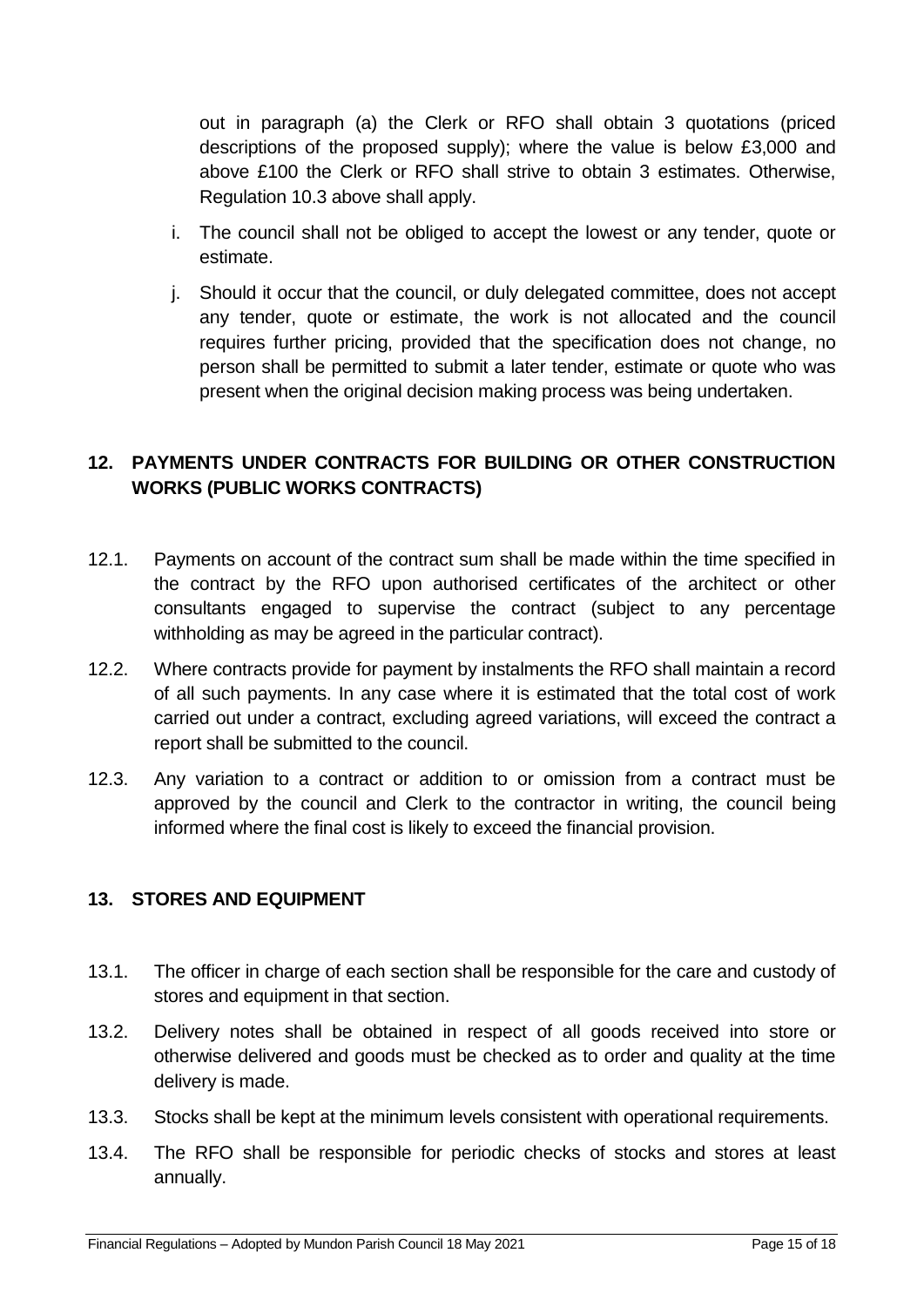## <span id="page-15-0"></span>**14. ASSETS, PROPERTIES AND ESTATES**

- 14.1. The Clerk shall make appropriate arrangements for the custody of all title deeds and Land Registry Certificates of properties held by the council. The RFO shall ensure a record is maintained of all properties held by the council, recording the location, extent, plan, reference, purchase details, nature of the interest, tenancies granted, rents payable and purpose for which held in accordance with Accounts and Audit Regulations.
- 14.2. No tangible moveable property shall be purchased or otherwise acquired, sold, leased or otherwise disposed of, without the authority of the council, together with any other consents required by law, save where the estimated value of any one item of tangible movable property does not exceed £250.
- 14.3. No real property (interests in land) shall be sold, leased or otherwise disposed of without the authority of the council, together with any other consents required by law. In each case a report in writing shall be provided to council in respect of valuation and surveyed condition of the property (including matters such as planning permissions and covenants) together with a proper business case (including an adequate level of consultation with the electorate).
- 14.4. No real property (interests in land) shall be purchased or acquired without the authority of the full council. In each case a report in writing shall be provided to council in respect of valuation and surveyed condition of the property (including matters such as planning permissions and covenants) together with a proper business case (including an adequate level of consultation with the electorate).
- 14.5. Subject only to the limit set in Regulation 14.2 above, no tangible moveable property shall be purchased or acquired without the authority of the full council. In each case a report in writing shall be provided to council with a full business case.
- 14.6. The RFO shall ensure that an appropriate and accurate Register of Assets and Investments is kept up to date. The continued existence of tangible assets shown in the Register shall be verified at least annually, possibly in conjunction with a health and safety inspection of assets.

## <span id="page-15-1"></span>**15. INSURANCE**

15.1. Following the annual risk assessment (per Regulation 17), the RFO shall effect all insurances and negotiate all claims on the council's insurers in consultation with the council.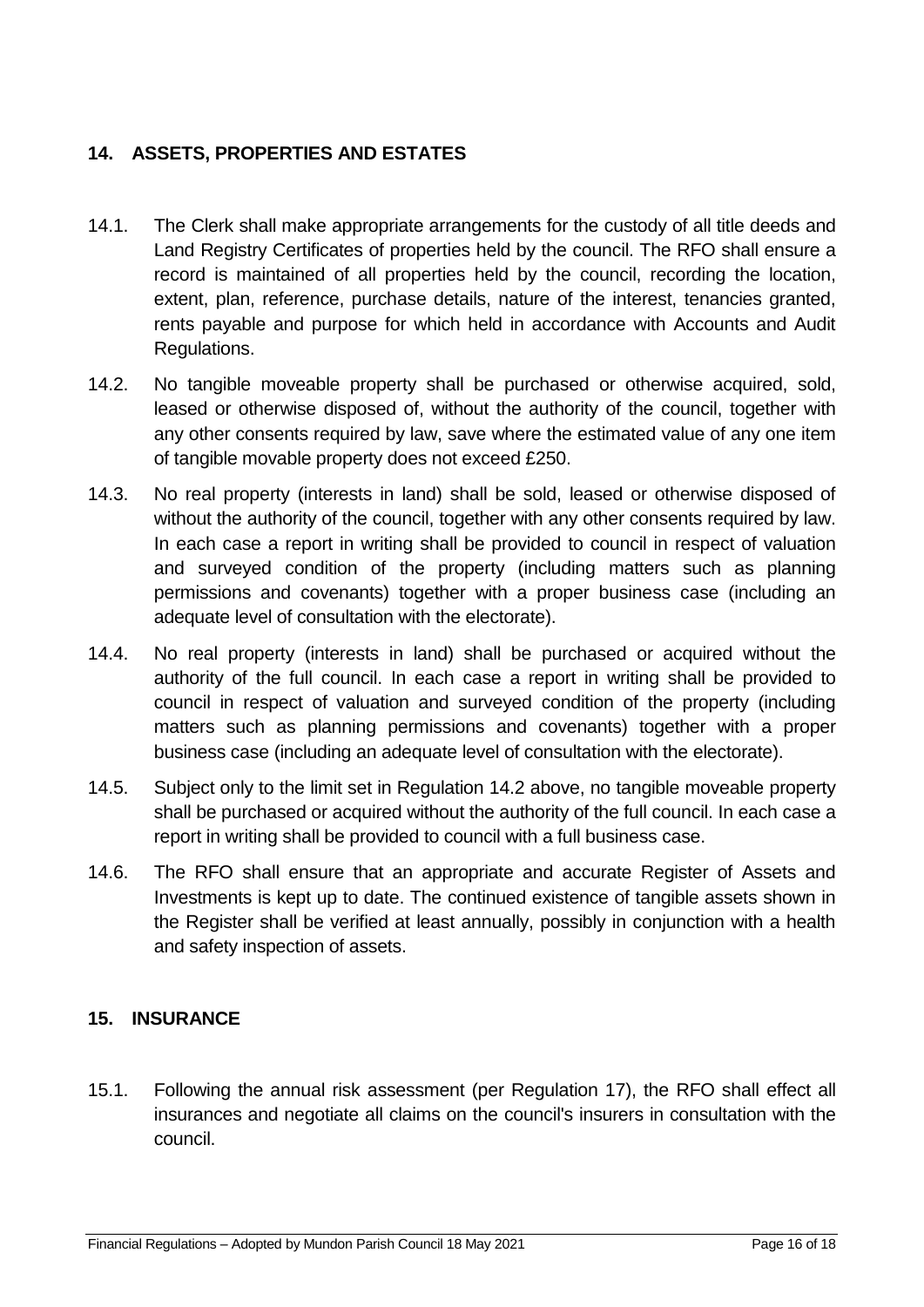- 15.2. The Clerk shall give prompt notification to the council of all new risks, properties or vehicles which require to be insured and of any alterations affecting existing insurances.
- 15.3. The RFO shall keep a record of all insurances effected by the council and the property and risks covered thereby and annually review it.
- 15.4. The RFO shall be notified of any loss liability or damage or of any event likely to lead to a claim, and shall report these to council at the next available meeting.
- 15.5. All appropriate members and employees of the council shall be included in a suitable form of security or fidelity guarantee insurance which shall cover the maximum risk exposure as determined annually by the council.

## <span id="page-16-0"></span>**16. CHARITIES**

16.1. Where the council is sole managing trustee of a charitable body the Clerk/RFO shall ensure that separate accounts are kept of the funds held on charitable trusts and separate financial reports made in such form as shall be appropriate, in accordance with Charity Law and legislation, or as determined by the Charity Commission. The Clerk/RFO shall arrange for any audit or independent examination as may be required by Charity Law or any Governing Document.

#### <span id="page-16-1"></span>**17. RISK MANAGEMENT**

- 17.1. The council is responsible for putting in place arrangements for the management of risk. The Clerk/RFO shall prepare, for approval by the council, risk management policy statements in respect of all activities of the council. Risk policy statements and consequential risk management arrangements shall be reviewed by the council at least annually.
- 17.2. When considering any new activity, the Clerk/RFO shall prepare a draft risk assessment including risk management proposals for consideration and adoption by the council.

#### <span id="page-16-2"></span>**18. SUSPENSION AND REVISION OF FINANCIAL REGULATIONS**

18.1. It shall be the duty of the council to review the Financial Regulations of the council from time to time. The Clerk shall make arrangements to monitor changes in legislation or proper practices and shall advise the council of any requirement for a consequential amendment to these Financial Regulations.